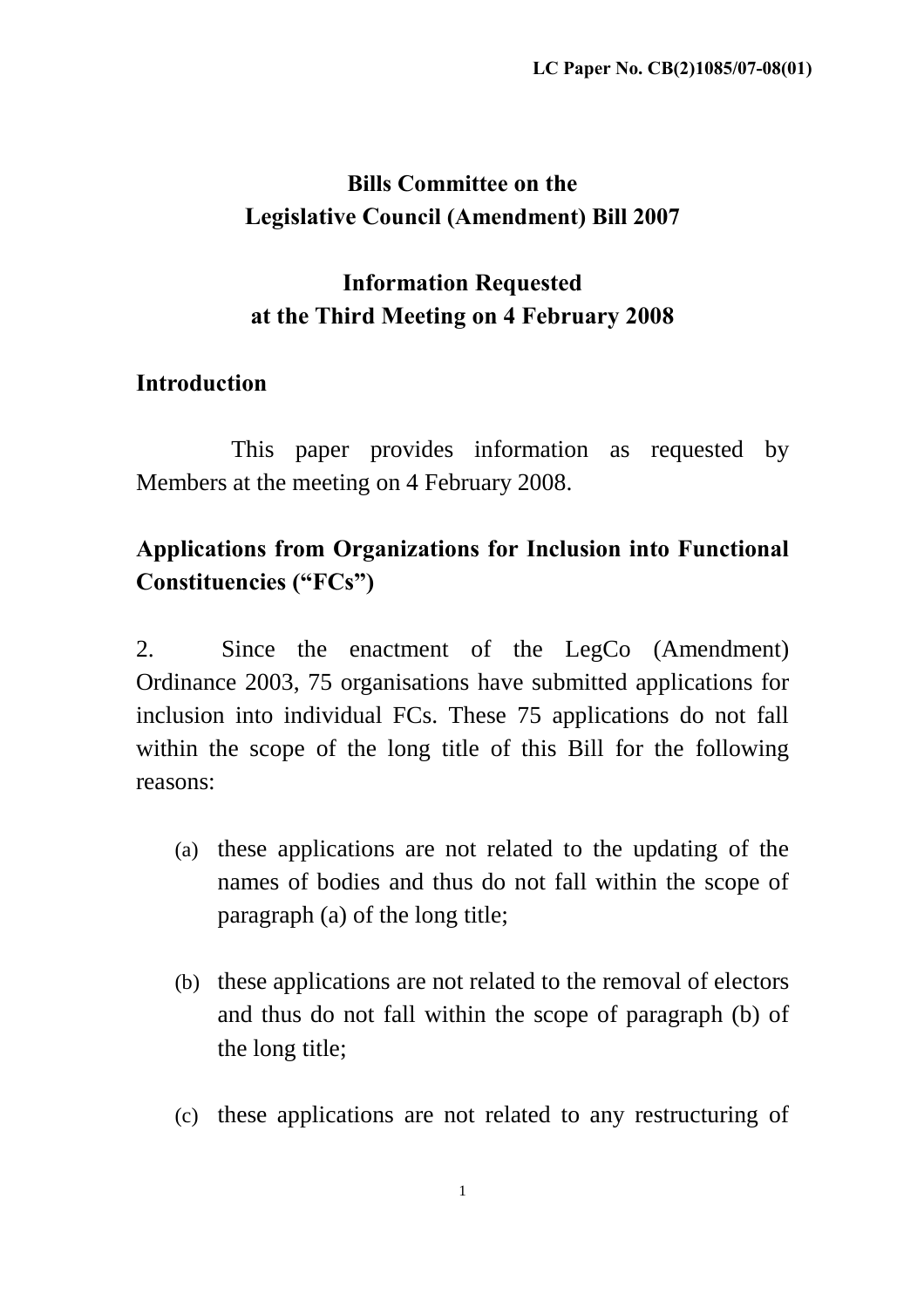membership, which requires legislative amendments to maintain the composition of the electorate, and thus do not match the nature of amendments covered by paragraph (c) of the long title; and

(d) as the applicants did not apply to replace corporate electors or umbrella organisations which have been wound up or dissolved, the applications do not match the nature of amendments covered by paragraphs (d) and (e) of the long title.

3. As we explained earlier, the number and composition of the existing FCs should remain unchanged for the 2008 Legislative Council ("LegCo") election. We have, therefore, not accepted the above applications. In the course of examining the method of forming the LegCo in 2012, we will consider the views expressed by these 75 organisations along with the views put forth by others at a later stage.

## **Updating the Electoral Record**

4. To ensure that up-to-date information on FC electors can be incorporated into the electoral register, the Registration and Electoral Office ("REO") will seek updates on electoral records from various sources. The REO will invite umbrella organizations (the members of which are electors) to provide up-to-date membership information (a sample letter is at Annex A). In the light of information received, the REO will write to invite any new corporate members of the umbrella organizations to register as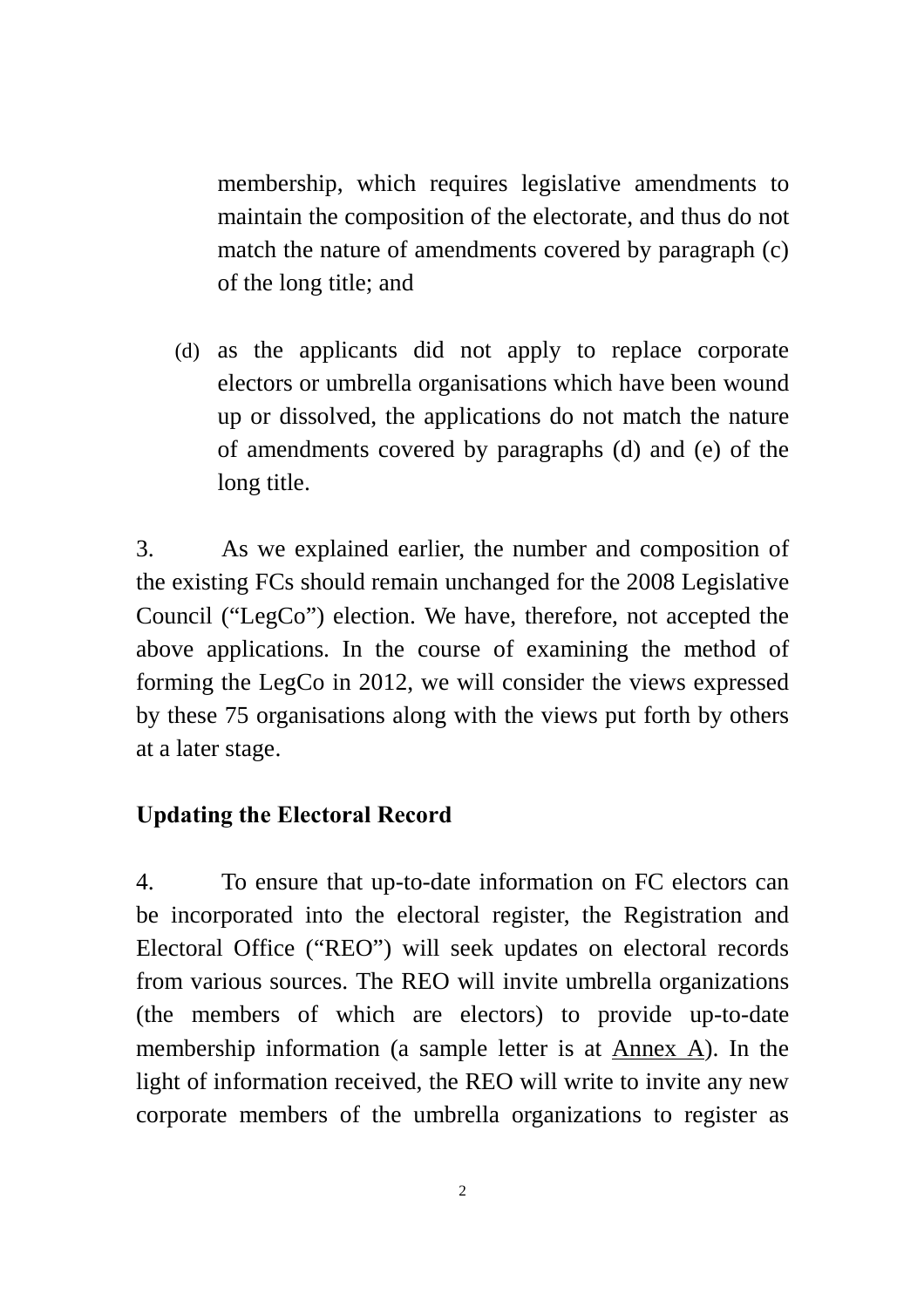electors. It will also remove any corporate electors which are no longer members of the umbrella organizations from the electoral register according to statutory procedures<sup>1</sup>. In addition, the REO will invite in writing registered corporate electors to update their records (a sample letter is at Annex B). In addition, relevant bureaux and departments will also provide us with information relevant to their sectors that can facilitate the updating of electoral record, such as the updating of the names of the electors, changes relating to their businesses, or changes relating to organizations which are registered under statutory registration systems or are license holders of statutory licensing systems.

5. The REO will process the updating information received as appropriate, for example, to update the electoral record after verifying relevant information, to allow eligible new members of umbrella orgnaisations to register as electors, and to remove those organizations which are no longer eligible for registration as electors.

## **Hong Kong Sports Institute Limited**

-

6. Regarding Members' enquiries relating to the Hong Kong Sports Institute Limited ("HKSIL"), the Institute indicated in its email to this bureau on 21 June 2006 that, following the dissolution of the Hong Kong Sports Development Board ("HKSDB"), the

 $<sup>1</sup>$  In case any of the corporate electors are no longer members of the concerned umbrella organizations, the</sup> REO will, in accordance with section 22 of the Electoral Affairs Commission (Registration) (Electors for Legislative Council Functional Constituencies) (Voters for Election Committee Subsectors) (Members of Election Committee) Regulation (Cap. 541B), issue written inquiries to the concerned corporate electors. If they cannot provide justifications for retaining their electors' status, the REO will include these corporate electors into the omission list. Upon the publication of the omission list, if these organisations do not lodge any claim or the claims are not accepted, they will not be included in the final electoral register.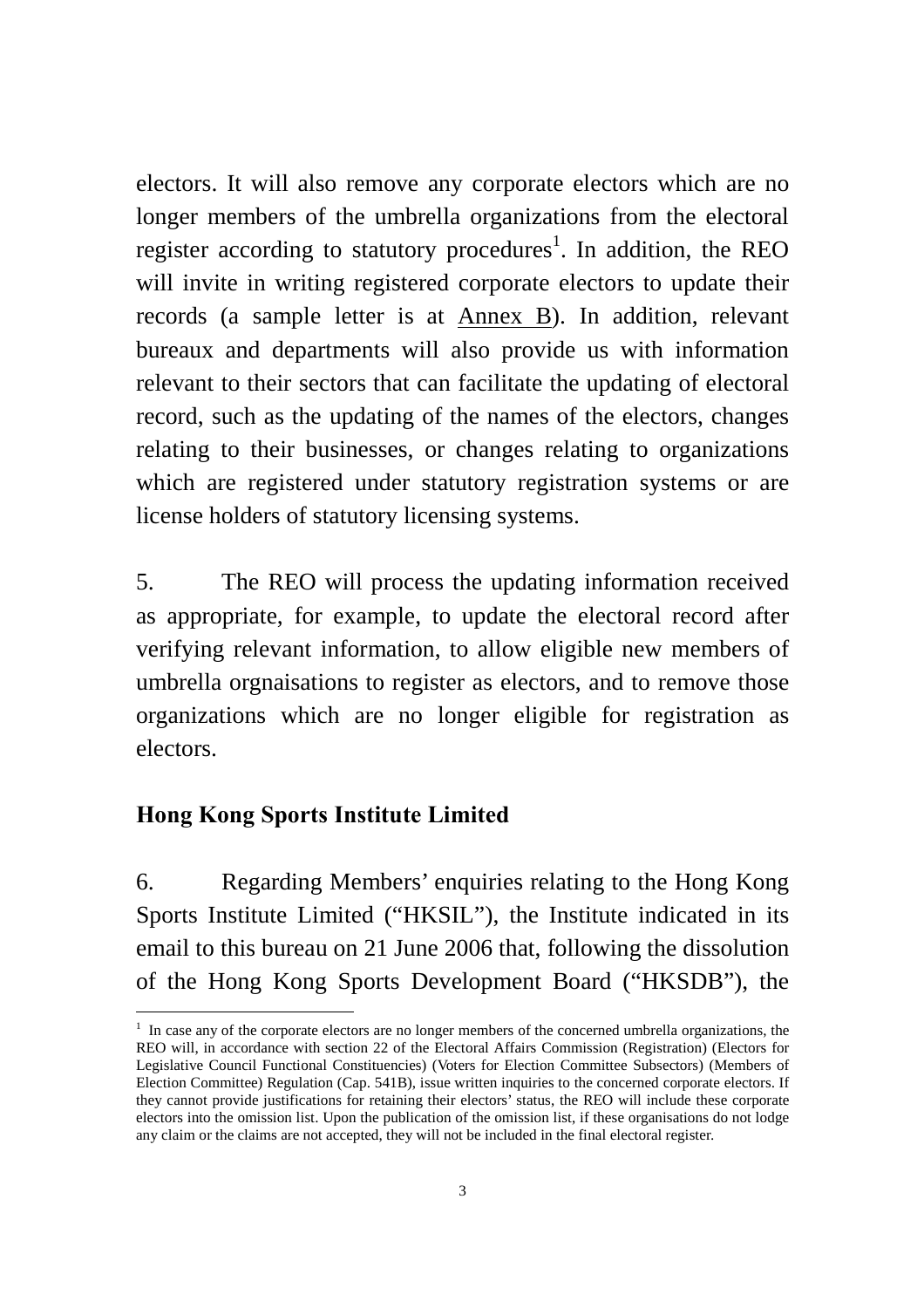HKSIL was established on 1 October 2004 to nurture sports elites in Hong Kong. As the former HKSDB was a registered voter under the Sports, Performing Arts, Culture and Publication FC, the HKSIL expressed its intention to re-register under this FC. We replied on 1 August 2006 that the 2008 LegCo election should be held on the basis of the existing electorate base. We also indicated that we noted the request from the HKSIL, and may give the matter further consideration if amendments to the Legislative Council Ordinance ("LCO") were contemplated later.

### **The Tobacco Association of Hong Kong Limited**

7. Regarding Members' enquiries on the Tobacco Association of Hong Kong Limited ("TAHKL"), the Association wrote to this bureau on 19 May 2006 and 21 August 2006, indicating that since the deletion of the Tobacco Institute of Hong Kong Limited ("TIHKL") from Schedule 1C to the LCO in 2006, there is no organization in the Wholesale and Retail FC that represents the tobacco industry. The TAHKL was formed on 18 April 2005 with the intention to replace the TIHKL as the representative of the industry. TAHKL indicated that, as a successor to the TIHKL, its objectives, structure and membership are similar to those of TIHKL. It also indicated that since its establishment in April 2005, it has represented the tobacco industry in expressing views to the LegCo and the Government on legislative issues relating to the tobacco industry. Whilst former members of the TIHKL could register as electors in the Wholesale and Retail FC, the TAHKL understood that most of them could not retain their status as electors in this FC by joining other organizations. The TAHKL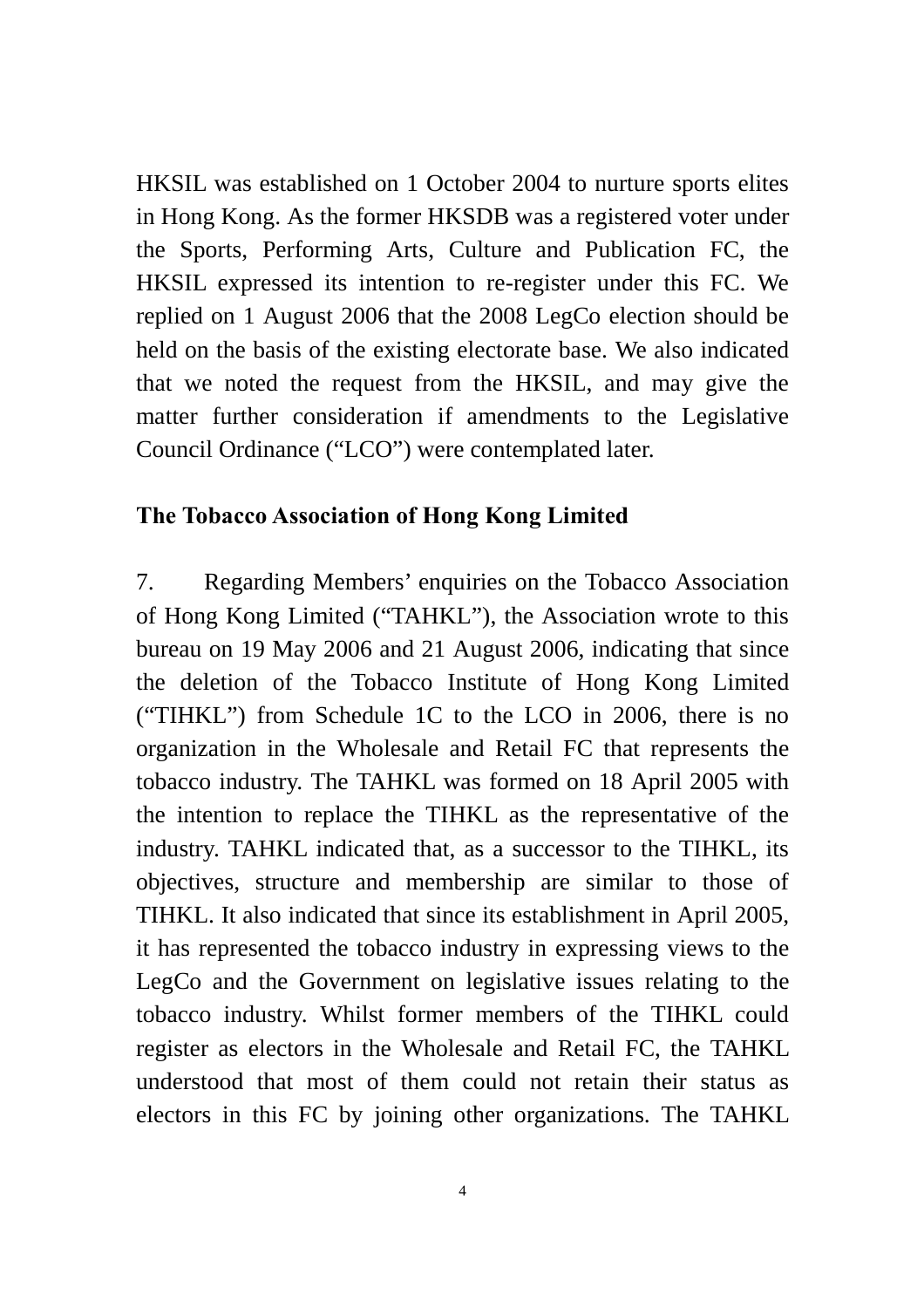requested the Government to amend the LCO to include it in the electorate of the Wholesale and Retail FC, so that relevant members could retain their voting rights. We replied on 1 August 2006 and 7 September 2006 that for the 2008 LegCo election, there would not be any change to the electorate base. However, when this was reviewed in future, we would take the TAHKL's proposal into consideration.

Constitutional and Mainland Affairs Bureau February 2008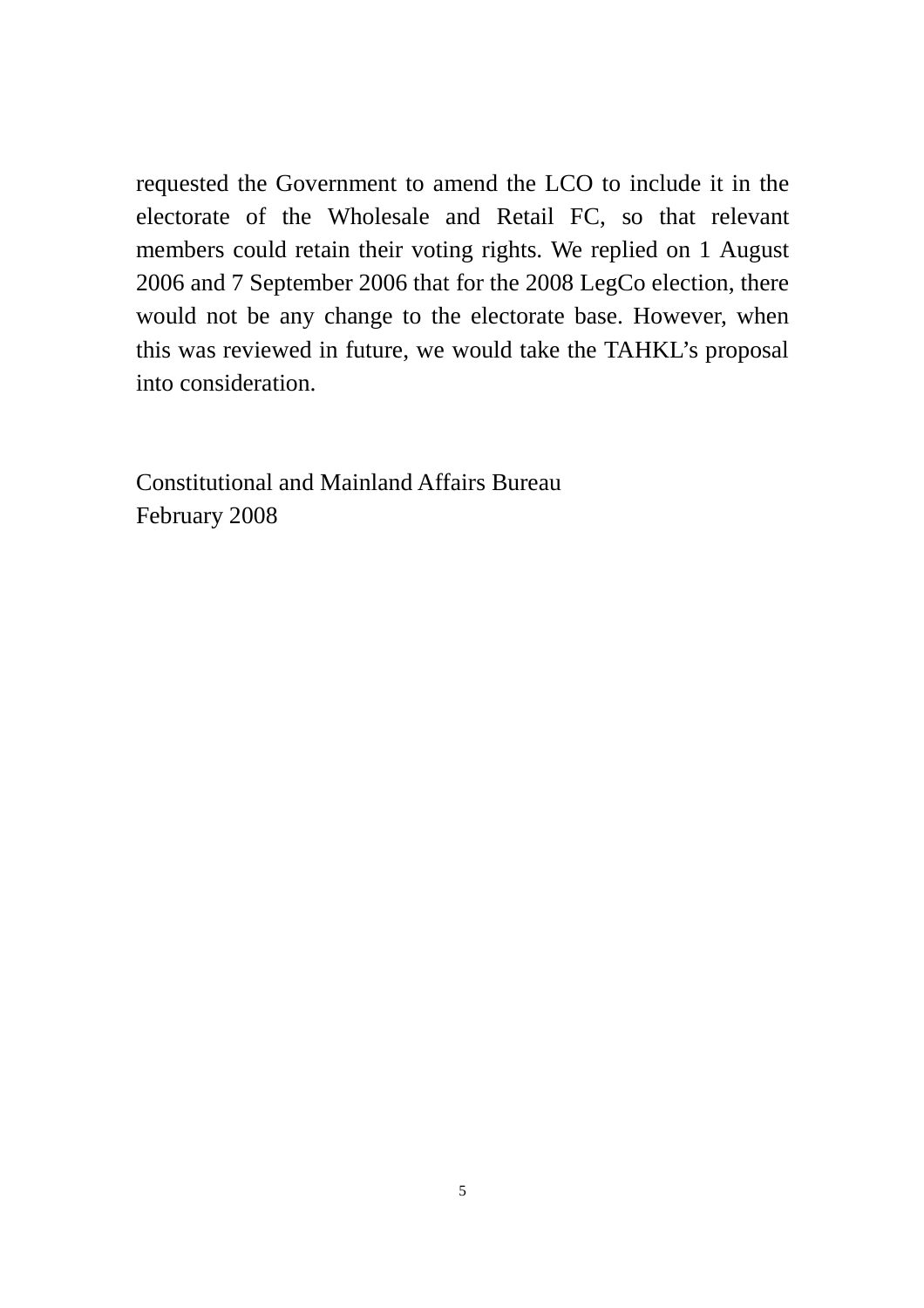### **Annex A**

### 選 舉 事 務 處 **REGISTRATION AND ELECTORAL OFFICE**   $32$ 愛群商業大廈 10 10/F Guardian House 32 Oi Kwan Road Wan Chai Hong Kong Our Ref: 2891 1670 Web Site: www.reo.gov.hk/ Tel.:

[date]

Dear Sir/Madam,

| <b>Voter Registration for the</b> |                                                                             |                  |  |  |  |  |
|-----------------------------------|-----------------------------------------------------------------------------|------------------|--|--|--|--|
| $\ast$                            | <b>Functional Constituency ("FC") and/or</b>                                | <b>Subsector</b> |  |  |  |  |
|                                   |                                                                             |                  |  |  |  |  |
|                                   | In accordance with *the Legislative Council Ordinance (Cap. 542) and/or the |                  |  |  |  |  |
|                                   | Chief Executive Election Ordinance (Cap. 569), *                            | FC.              |  |  |  |  |
| and/or                            | subsector is/are composed of *corporate members of                          |                  |  |  |  |  |

entitled to vote at general meetings/ registered under the meaning of the Ordinance (Cap. ).

 In this connection, I should be most grateful if you would provide me with the following information in respect of the above bodies:

- (a) name (both English and Chinese);
- (b) business registration number (if any);
- (c) business address;
- (d) e-mail address (if any);
- (e) name, position and telephone number of responsible person;
- (f) fax number (if any);
- (g) membership/registration number (if any);
- \*(h) membership class/membership rank (if any); and
- \*(i) date of admission as a member of your body,

and return the attached reply slip (Annex I) to this office on or before **[ ] 200** so that we could ascertain their eligibility for registration in the above \*FC and/or subsector. To facilitate our processing of your information, it would be much appreciated if you could provide us with the above information to be stored in the format of dBASE files (.dbf). Also, should there be any change in the above information, please kindly provide us with the updated information periodically.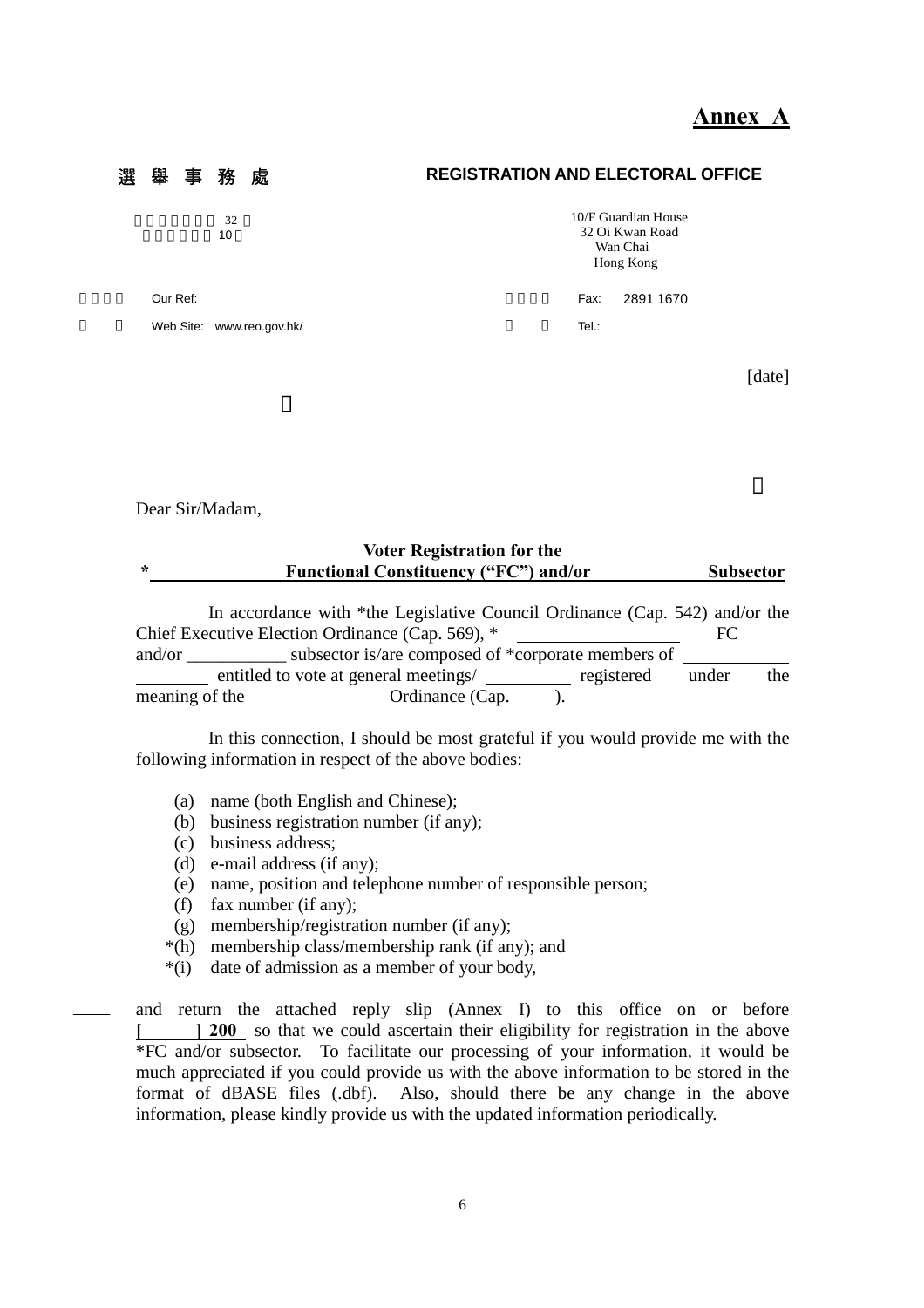Please note that if the information provided by your body earlier is still valid, you are not required to provide the same information to us again. However, please advise us by checking the appropriate box in Part 1 of the reply slip. If your body cannot provide or can only provide part of the above information, please indicate by checking the relevant box(es) in Part 1 of the reply slip. Besides, please verify the particulars of your body shown on this letter and complete Part 2 of the reply slip if there are any changes or discrepancies. If there is any change in the name of your body, I should be grateful if you would provide us with a copy of documentary proof of the name of your body, e.g. Certificate of Incorporation on Change of Name, etc. for reference.

 You may wish to note that this office has been empowered by the statute to require the relevant bodies to furnish information for the purpose of preparing registers of electors and voters.

 \*Also, I would like to draw your attention that in accordance with the \*Legislative Council Ordinance (Cap. 542) and/or the Chief Executive Election Ordinance (Cap. 569), if the constitution of your body is subsequently amended or substituted after \*3 October 1997/1 August 2003 and the amendment or substitution relates to the following:

- (a) the objects of your body; or
- (b) the criteria and conditions of membership of your body; or
- (c) the eligibility of members of your body to vote at a general meeting of your body,

the amendment or substitution needs to be approved in writing by the Secretary for Constitutional and Mainland Affairs.

 We have received requests from members of the public for providing contact information of organizations that are listed in the Legislative Council Ordinance and/or Chief Executive Election Ordinance. To facilitate the public and enable us to handle similar requests more efficiently in future, we would like to seek your consent on a voluntary basis for us to disclose the contact information of your organization to the public for matters related to voter registration and elections. In this respect, we should be grateful if you would complete and return the attached reply slip (Annex II) to us. Please fill in the contact information of your organization that you agree for disclosure and public access as appropriate. If you had sent a reply to us previously, I should be grateful if you would complete and return the attached reply slip to us for updating the records of your organization.

Should you have any enquiries, please call me at \_\_\_\_\_\_\_\_\_\_\_\_\_\_\_\_\_\_\_\_\_\_\_\_\_\_\_\_\_\_\_\_

at .

Yours faithfully,

 $($  ) for Electoral Registration Officer

\*Delete/amend whichever is not applicable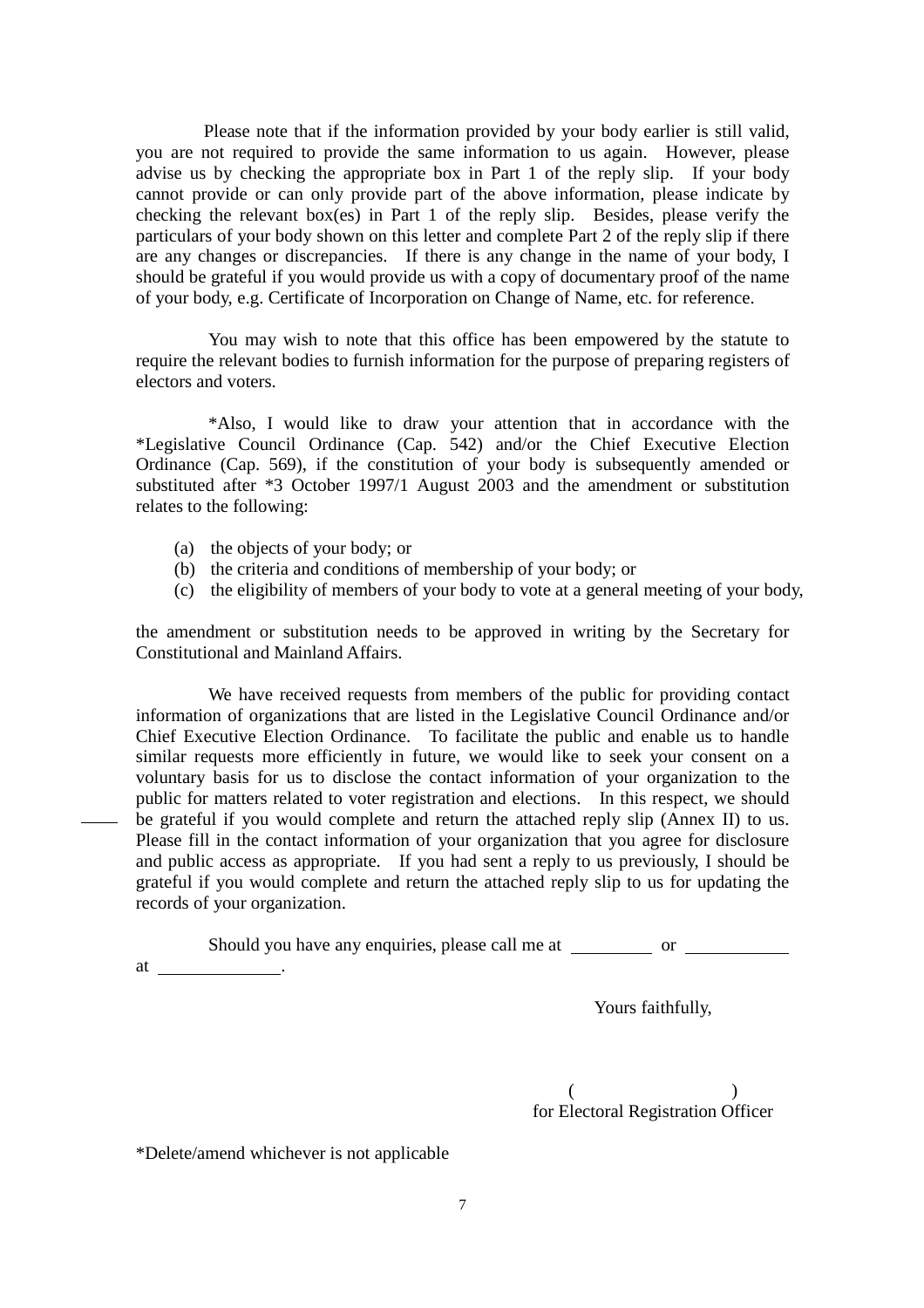**REPLY SLIP** 

| Electoral Registration Officer (Attn.: FC Processing Team<br>To:<br>2891 1670<br>Fax No.:                                                                                                                                                                                                                                                                                                                                                                        |
|------------------------------------------------------------------------------------------------------------------------------------------------------------------------------------------------------------------------------------------------------------------------------------------------------------------------------------------------------------------------------------------------------------------------------------------------------------------|
| Membership Information<br>Part 1<br>The information that we provided on (DATE) is still valid.<br>There are some changes in the information provided earlier.  Details are attached herewith.<br>We cannot provide the following information/can only provide part of the following information:                                                                                                                                                                 |
| can partly<br>can partly<br>cannot<br>cannot<br>provide<br>provide<br>provide<br>provide<br>(a)<br>(e)<br>name (both English and Chinese)<br>name, position and telephone number of<br>responsible person<br>(f)<br>(b)<br>business registration number<br>fax number<br>(c)<br>(g)<br>business address<br>membership/registration number<br>(d)<br>(h)<br>e-mail address<br>membership class/membership rank<br>(i)<br>date of admission as a member of my body |
| Part 2<br><b>Change of Particulars</b><br>The particulars of my body shown on your letter are correct.<br>The particulars of my body shown on your letter are incorrect. Please amend the particulars of my body as follows:<br>(i)<br>Name in Chinese:<br>(ii)<br>(iii)<br>Business address:                                                                                                                                                                    |
| Name of Responsible Person:<br>Stamp of Body:                                                                                                                                                                                                                                                                                                                                                                                                                    |

**Annex I**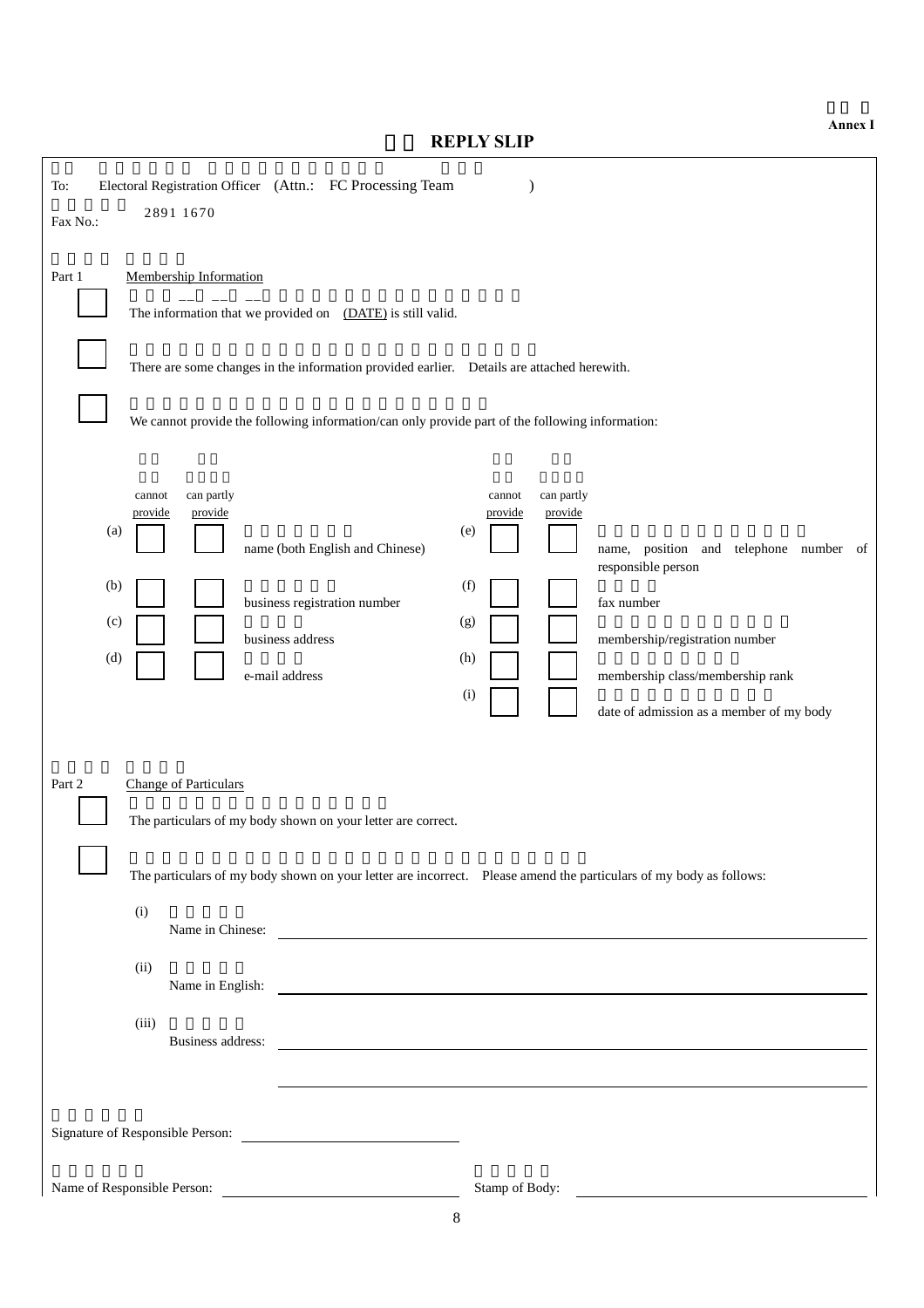| Day-time Contact Tel. No.:                                                                                                                            | Name of Body: |  |  |  |  |  |
|-------------------------------------------------------------------------------------------------------------------------------------------------------|---------------|--|--|--|--|--|
| Fax No.:                                                                                                                                              | Date:         |  |  |  |  |  |
| □<br>Please tick the appropriate boxes.                                                                                                               |               |  |  |  |  |  |
| 2007<br>Please return this reply slip together with the information and documentary proof (if any) to this office on or before<br><b>200</b><br>Note: |               |  |  |  |  |  |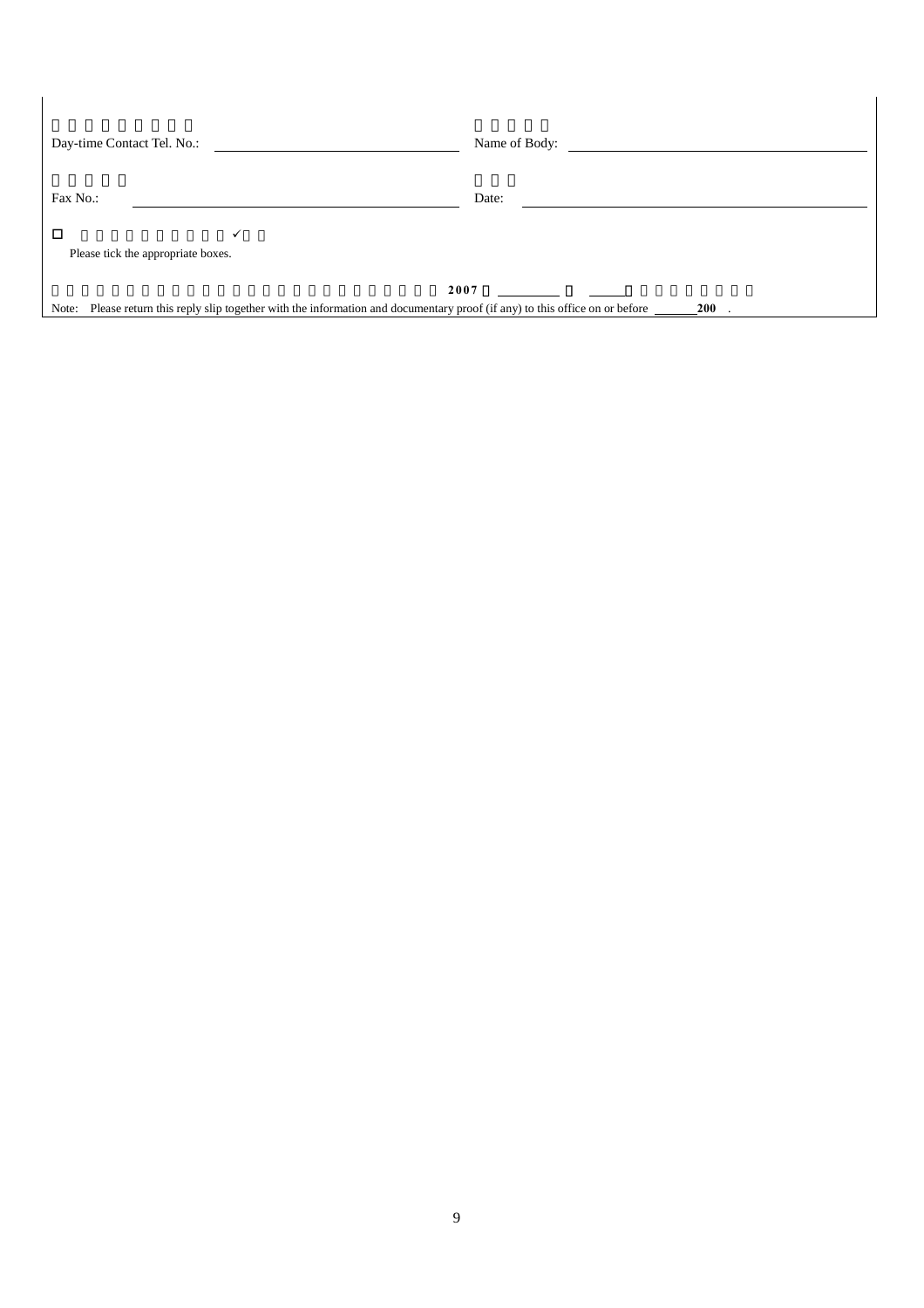# **Reply Slip**

To: Electoral Registration Officer (Attn: Team /Functional Constituencies Section)

Fax No: 2891 1670

### **Provision of Contact Information**

|                                                                                                                    | We hereby give our consent for you to provide and disclose the following contact information<br>in respect of our organization to the public for voter registration and election-related purposes: |  |  |  |  |  |  |  |
|--------------------------------------------------------------------------------------------------------------------|----------------------------------------------------------------------------------------------------------------------------------------------------------------------------------------------------|--|--|--|--|--|--|--|
|                                                                                                                    | (a)                                                                                                                                                                                                |  |  |  |  |  |  |  |
|                                                                                                                    | (b)<br>Position of Contact Person in the Organization: ________________________________<br>(c)                                                                                                     |  |  |  |  |  |  |  |
|                                                                                                                    |                                                                                                                                                                                                    |  |  |  |  |  |  |  |
|                                                                                                                    |                                                                                                                                                                                                    |  |  |  |  |  |  |  |
|                                                                                                                    | (d)<br>(e)<br>Telephone No: Fax No: Fax No:                                                                                                                                                        |  |  |  |  |  |  |  |
|                                                                                                                    | (f)<br>(g)                                                                                                                                                                                         |  |  |  |  |  |  |  |
|                                                                                                                    | (h)<br>Others (please specify):                                                                                                                                                                    |  |  |  |  |  |  |  |
| We do not consent to provide and disclose the contact information in respect of our<br>organization to the public. |                                                                                                                                                                                                    |  |  |  |  |  |  |  |
|                                                                                                                    |                                                                                                                                                                                                    |  |  |  |  |  |  |  |
|                                                                                                                    |                                                                                                                                                                                                    |  |  |  |  |  |  |  |
|                                                                                                                    |                                                                                                                                                                                                    |  |  |  |  |  |  |  |
|                                                                                                                    |                                                                                                                                                                                                    |  |  |  |  |  |  |  |
|                                                                                                                    |                                                                                                                                                                                                    |  |  |  |  |  |  |  |
|                                                                                                                    | Date : $\qquad \qquad$                                                                                                                                                                             |  |  |  |  |  |  |  |
| □                                                                                                                  | ✓                                                                                                                                                                                                  |  |  |  |  |  |  |  |

*Please tick*  $\checkmark$  *in the appropriate box.*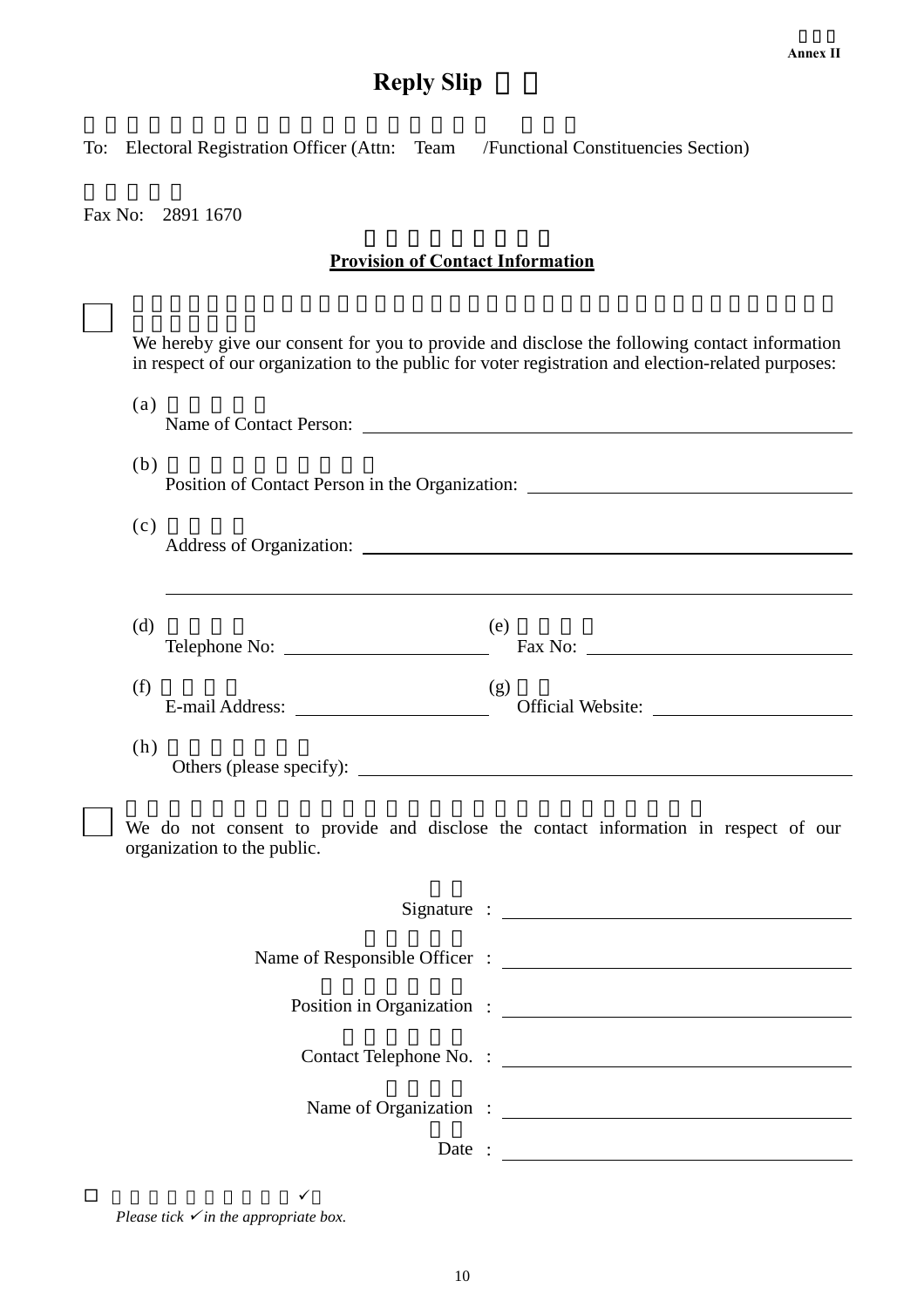### **REGISTRATION AND ELECTORAL OFFICE**

 $\overline{\mathcal{X}}$  $\frac{a}{10}$ 

Our Ref.: Fax: 2891 1670 Web Site: http://www.reo.gov.hk 1999 1001

10/F Guardian House 32 Oi Kwan Road Wan Chai Hong Kong

 $\angle$ REO-42R,  $\angle$  14

### 如有任何查詢,請致電本處熱線2891 1001。

Dear Sir/Madam,

#### **Registration Particulars of a Corporate Elector in a Functional Constituency and/or a Corporate Voter in an Election Committee Subsector**

In the existing final register(s) of electors and/or voters, your body has been registered as a corporate elector in a functional constituency and/or a corporate voter in an Election Committee subsector. The registration particulars of your body are shown overleaf.

### **Please notify us by completing the reply slip overleaf without delay for amendment if your business address has changed or if other registration particulars shown overleaf require any amendments**.

A corporate elector/voter may replace/substitute its appointed authorized representative as and when necessary. To apply for replacement/substitution of authorized representative, please complete form REO-42R and send it to reach this Office not later than 14 days before the polling date for the functional constituency or subsector concerned. For details, please refer to the enclosed guidance notes on Appointment of Authorized Representative for a Corporate Elector in a Functional Constituency/Corporate Voter in an Election Committee Subsector.

### **Please disregard this notice if you have no amendment on registration particulars or replacement/substitution of authorized representative.**

Should you have any enquiries, please call our hotline at 2891 1001.

Electoral Registration Officer